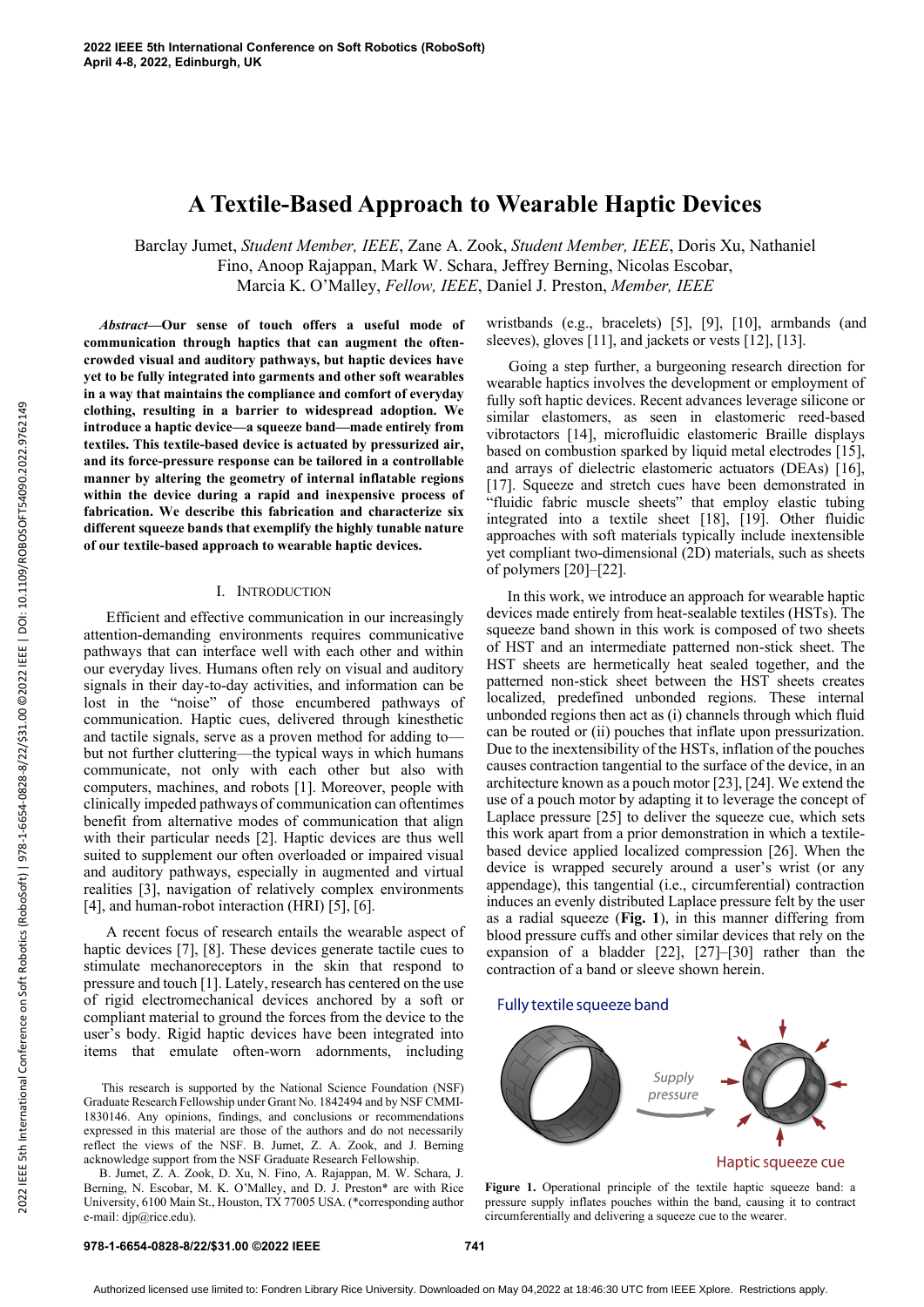This textile-based squeeze band is constructed from lowcost and compliant fabrics that enable facile 2D fabrication (e.g., laser cutting or vinyl cutting followed by heat pressing or ironing, with the potential for roll-to-roll manufacturing at scale) [31]. The use of air as a function medium [32] ensures a lightweight and washable device that can be used in a variety of environments and applications.

### II. OVERVIEW AND FABRICATION OF HST-BASED DEVICES

Textiles are the quintessential material for wearables due to their ubiquitous use in clothing [33]. Beyond clothing, textiles are common in automobiles, furniture, backpacks and bags, beds, blankets, toys, and a host of other everyday items. HSTs in particular are already used in mass manufacturing methods, are commercially available and inexpensive, and offer the capability for "do-it-yourself" (DIY) solutions and at-home fabrication. The approach outlined in this paper benefits from (i) simple fabrication (**Fig. 2**) compared to the current state of the art, (ii) highly tunable force output characteristics, and (iii) characteristics of force (from 1.7 N in our weakest squeeze band at 50 kPa to 67 N in our strongest squeeze band at 100 kPa) and latency  $(\sim 150 \text{ ms} \text{ rise time of})$ applied force) that are comparable to other compliant wearable haptic devices (we note that prior work indicates squeeze forces of less than 10 N have been sufficient for haptic communication [34]). These merits are compounded by the advantages of the lightweight, conforming, and comfortable properties that textile-based devices in general inherently provide over their rigid counterparts, amounting to a haptically

capable device that is able to be integrated into our clothing and other aspects of everyday life.

#### *A. Materials*

We used a nylon taffeta textile (FHST, Seattle Fabrics) with a thermoplastic polyurethane (TPU) backing for all HST layers, although any HSTs (i.e., any composite textilethermoplastic sheets) could be employed using the principles described in this work. The non-stick layers are made from an adhesive-backed paper (DL8511FS, Packzon). The adhesive backing allowed for single-step cutting of all features during fabrication. Pneumatic pressure was supplied through a Luer lock dispensing tip (JG13-0.5HPX, Jensen Global), although a variety of fully soft attachment mechanisms are available [31]. The Luer lock dispensing tip is permanently sealed to the device with epoxy (Plastic Bonder 50139, JB Weld). Lastly, adhesive-backed hook and loop fastener (94985K35, McMaster-Carr) facilitates easy donning and doffing of the squeeze band.

#### *B. Fabrication*

The squeeze band can be manufactured through a variety of 2D manufacturing processes; we employed a vinyl cutter (Maker 3, Cricut) and heat press (DK20SP, Digital Knight) for fabrication (**Fig. 2a**). The internal geometries of the pouches and pathways for airflow in the non-stick layer (i.e., the adhesive-backed paper) are cut with a shallow first pass then followed with a second pass using a deeper cut to define the squeeze band and alignment tabs. The remaining weeded layers are aligned and thermally bonded at 200° C and 345 kPa



Figure 2. Overview of fabrication and design. (a) Fabrication steps include cutting the heat-sealable textile and non-stick adhesive-backed paper, aligning the mirrored halves, heat pressing, and assembling additional components. (b) Dimensions are shown for pertinent parameters of the squeeze band.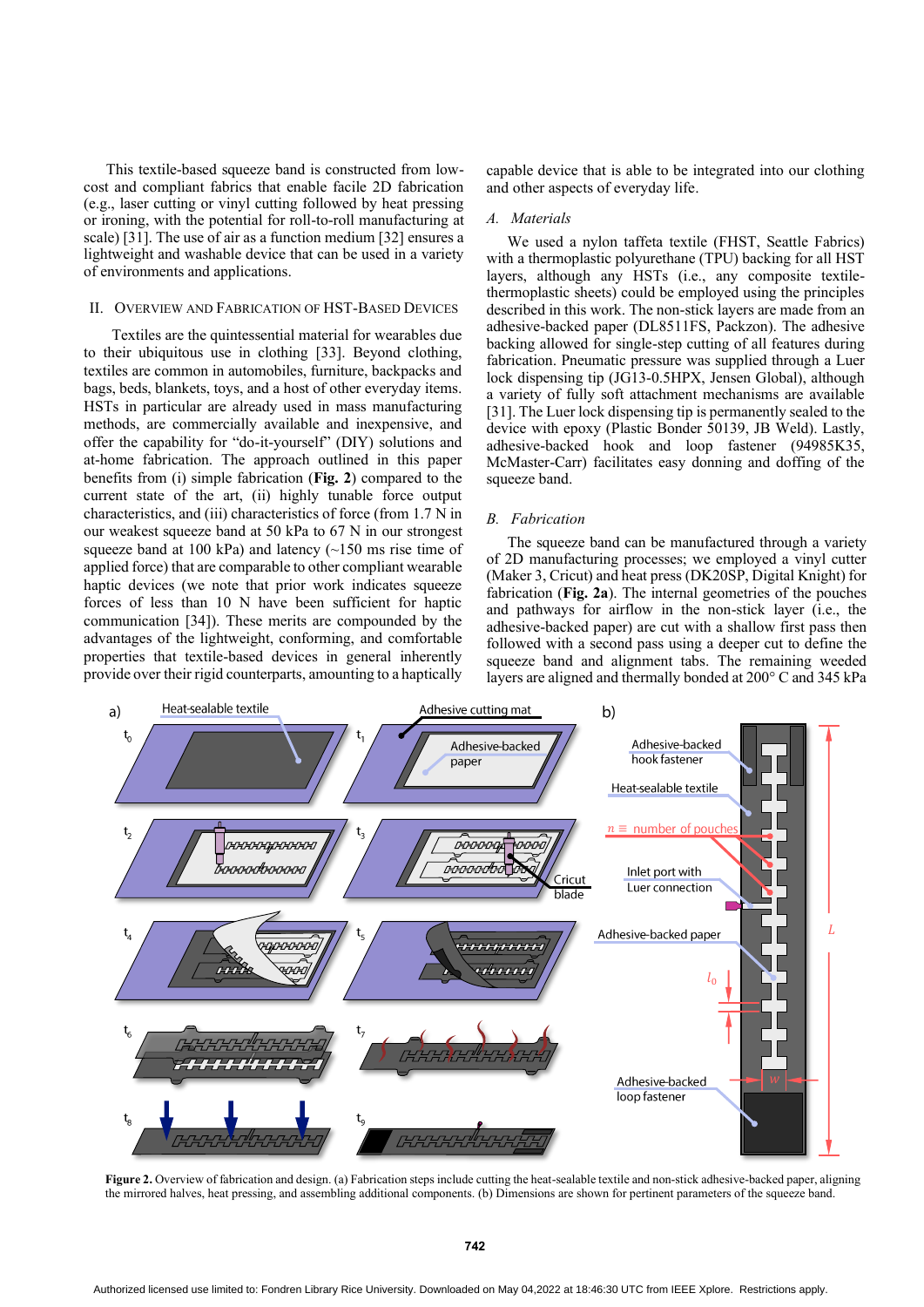for 30 seconds. Immediately after removal of the pressed layers, we found that it is best to "cold press" the device in a separate pressing machine until the squeeze band fully cools. This process ensures a strong bond between layers of HST and prevents any wrinkles due to uneven contraction during nonisothermal ambient cooling. Features for alignment are trimmed from the squeeze band, and the Luer lock dispensing tip and adhesive-backed hook and loop material are attached.

## *C. Design*

The pouch motor, the basis of our squeeze band, is a wellestablished mechanism of actuation akin to McKibben actuators [35], [36] and other pneumatic artificial muscles (PAMs) [37], [38]. Defined by the designed internal geometry of the pouches, the squeeze cue (i.e., the induced Laplace pressure from the tangential contraction of serial pouches) is tunable to meet a variety of needs and applications. Discussed more thoroughly in Section III, we varied the internal geometry (e.g., dimensions and aspect ratios) of the pouches and the total number of the pouches, *n*, to achieve a spectrum of force profiles. The area of each pouch is determined from the pouch width, *w*, and the pouch length,  $l_0$  (Fig. 2b). Varying *l*<sup>0</sup>, *w*, and *n* (and therefore the total active area,  $l_0 \times w \times n$ ) allows for a tunable force response for a given pressure.

The overall device was designed to be approximately the size of a watchband for use on a wrist. The total length, *L*, is 330 mm; the total width is 50 mm; the distance spanned by all pouches (i.e., the total length of the non-stick layer) was constrained to 250 mm. Accordingly, the dimensions for the internal geometries varied within the millimeter-scale according to dimensional upper limits imposed by a wristwearable device and lower limits stemming from the techniques of fabrication.

# III. CHARACTERIZATION AND DEMONSTRATION OF A SQUEEZE CUE

#### *A. Experimental Setup*

The experimental setup used to characterize our haptic squeeze bands is shown schematically in **Fig. 3a**. A supply of high pressure from the laboratory's compressed air line was fed into an electronically controlled pressure regulator (8083T1, McMaster-Carr) that was able to regulate the air pressure from 50 kPa to 100 kPa at 10 kPa intervals with an uncertainty of approximately 1 kPa. An accumulator (NY-16, NYAIR) with a volume of 1.89 L was placed downstream of the pressure regulator to act as a pneumatic capacitor. The addition of this tank helped to reduce fluctuations in pressure from downstream activity when inflating the squeeze band. A 3-way, 2-position solenoid valve (VT307, SMC Pneumatics) was electronically controlled to open and close the pneumatic supply to the band. Lastly, just upstream of the squeeze band, a pressure sensor (ADP5151, Panasonic) recorded the actual pressure of the band as it inflated (**Fig. 3b**).

The force generated by the squeeze band was measured endogenously by an ATI Nano25 load cell in an instrumented wrist-shaped test rig. The wrist rig consists of additively manufactured parts (VisiJet-M2R-CL, 3D Systems), acting as a rigid skeletal structure, surrounded by an Eco-Flex silicone molding (00-30, Smooth-On) that emulates the stiffness of skin.

Before all trials, each band was wrapped around the wrist rig to a preloaded value of 0.5 N. The load cell was zeroed before proceeding with pressurizing the squeeze band and recording experimental data. All force data were filtered through a second-order low-pass Butterworth filter with a critical frequency of 10 Hz and a sampling frequency of 1000 Hz.

#### *B. Static Response*

We fabricated six haptic squeeze bands, each with different a combination of pouch lengths (10mm, 15mm, 20mm, or 30mm), pouch widths (20mm or 30mm), and number of pouches (6 or 12 pouches). The dimensions of each design are shown in **Fig. 4a**. An analysis of the steady-state response of the squeeze bands was conducted by attaching each band to the instrumented wrist rig and inflating to a desired pressure. The pressure input for each band ranged from 50 kPa to 100 kPa in 10 kPa intervals; each squeeze band was tested five times at each of these given pressures, and the results of the five trails were averaged for further analysis.

Characteristic trials of the force from each squeeze band at 100 kPa are shown in **Fig. 4b**. The force is primarily dependent on the pouch geometries  $(l_0, w)$  but also depends to a lesser degree on the number of pouches in each squeeze band. A step input of pressure corresponds to a near-step response in force. The rise time, defined as the time required for the force to increase from 10% to 90% of its steady state value, decreases as the pressure increases. The rise time varies from approximately 0.1 seconds to 1 second at 100 kPa of applied pressure depending on the squeeze band's internal geometry.

The squeeze bands demonstrate a wide range of forces across the various pouch parameters. The smallest active area, 10 mm by 20 mm with 6 pouches, has a steady state force of



**Figure 3.** A schematic (a) and photograph (b) depict the experimental setup.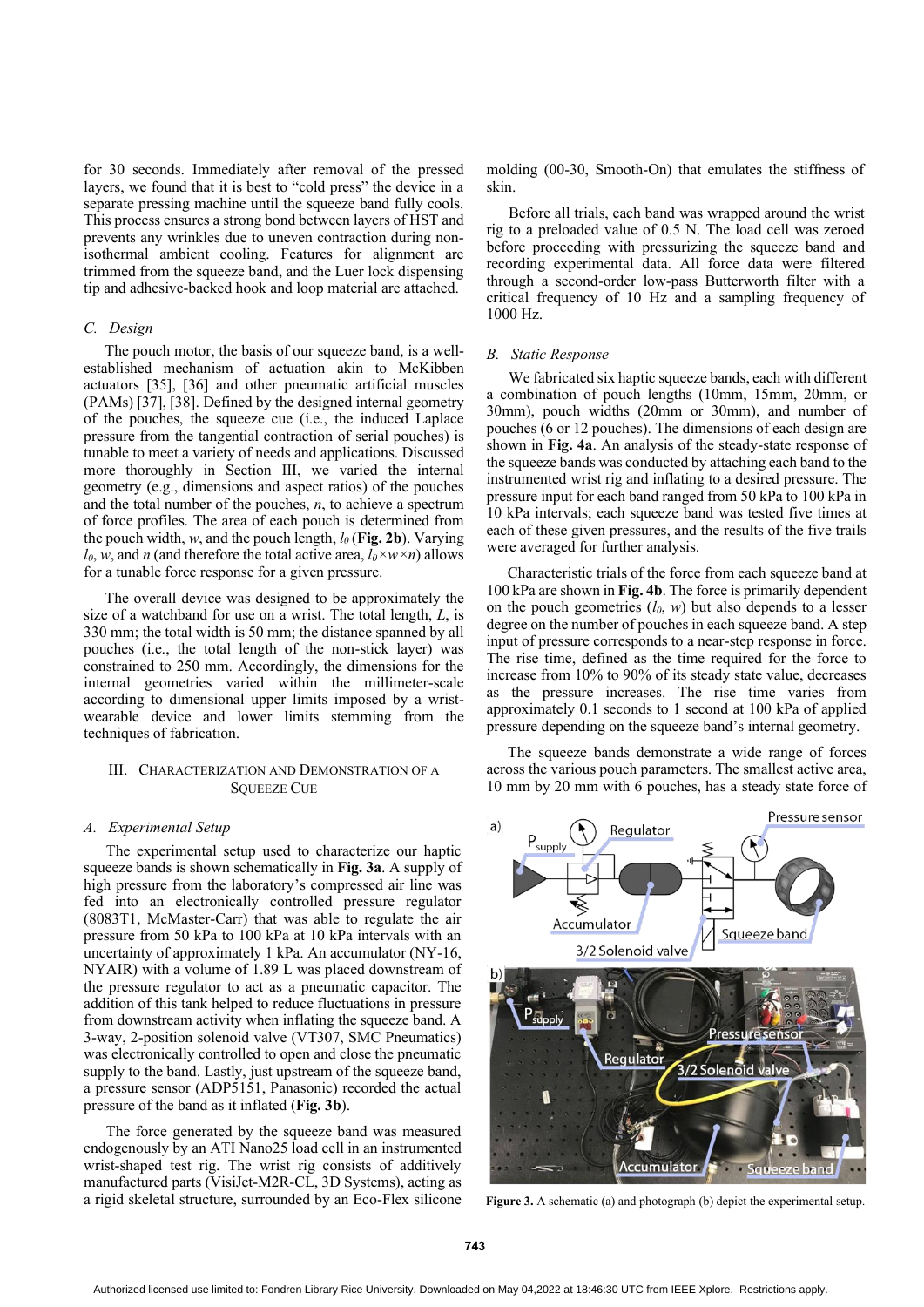approximately 5 N at 100 kPa of pressure. The largest active area, 30 mm by 30 mm with 6 pouches, exhibits a squeeze force of nearly 70 N at the same applied pressure of 100 kPa. Unlike the other designs, the largest band exhibits a significant fall time likely explained by a kink forming in the channels preventing depressurization when the solenoid is exhausted.

# *C. Effects of Geometry on the Force Profile*

The force-pressure relationships are shown in **Fig. 5a** for each squeeze band. Each point in the plotted data represents an average of the maximum forces reached over five trials performed for each squeeze band. All squeeze bands, regardless of geometry, show a markedly linear relationship between the force and pressure. This relationship agrees with intuition given that force scales with pressure and area, and area remains approximately the same (upon reaching steady state for a given amount of contraction in a squeeze band), suggesting that force would be directly proportional to the applied pressure. Evidenced by the linear force-pressure trend  $(R<sup>2</sup> > 0.98$  for all squeeze bands) and the variation in slopes of force versus pressure with a clear dependence on internal geometries, our haptic squeeze bands demonstrate a wide degree of tunability. Our current designs are capable of squeeze forces varying from under 2 N (at 50 kPa) to over 65 N (at 100 kPa). A squeeze band can thus be designed to suit a particular application or user depending on the desired squeeze forces and operating pressures by developing a band with the desired linear force-pressure relationship.

The force output from each squeeze cue was measured in terms of both tangential and normal forces. Tangential forces were calculated from the root sum of squares of the two axes in shear. The magnitudes of tangential and normal forces are shown in **Fig. 5b**. These forces are normalized by the maximum normal force exhibited by each squeeze band, averaged over the 5 trials. The tangential forces remain below 7.5% of the normal forces across all squeeze band designs and applied pressures. The low tangential forces observed in the data indicate that the squeeze band is delivering a squeeze cue without imbuing an additional sensation of a skin-stretch cue, which addresses a limitation of squeeze bands that apply squeeze cues from a single point of contraction (in which the band material must then translate circumferentially [39]).

Furthermore, the apparent self-similarity of normal forces across all of the band designs shown in **Fig. 5b** suggests that an underlying physical model may be applied to describe and optimize performance of our devices in future work.

To demonstrate that our textile-based approach to haptic devices can be seamlessly integrated into everyday wearables, we heat sealed a squeeze band directly onto the sleeve of a standard jersey knit T-shirt (**Fig. 6**). The shirt can be donned

 $y = 8.464x$ 

 $v = 69.911x$ 

 $y = 28.686x$ 

a) 80



**Normal Force [N]** 60  $4.305x$ 40 20  $\overline{0}$  $0.5$ 0.6  $0.7$  $0.8$ 0.9  $\overline{1}$ Pressure [bar]  $b)$  $\mathbf{1}$ Normalized Force [F/F<sub>max</sub>] 0.8 0.6  $0.4$ Normal Force **Tangential Force**  $0.2$  $\mathbf 0$  $0.5$  $0.6$  $0.7$  $0.8$  $0.9$  $\mathbf{1}$ Pressure [bar]

**Figure 4. (**a) Parameters of the designs of each squeeze band used in this work. (b) Force responses from a step input pressure of 100 kPa for each squeeze band (solid lines represent normal force; dashed lines represent pressure).

**Figure 5. (**a) Aggregated force versus pressure response for all types of the squeeze band. (b) Normal and tangential forces normalized to the maximum normal force of each squeeze band. Error bars represent the standard deviation of 5 trials.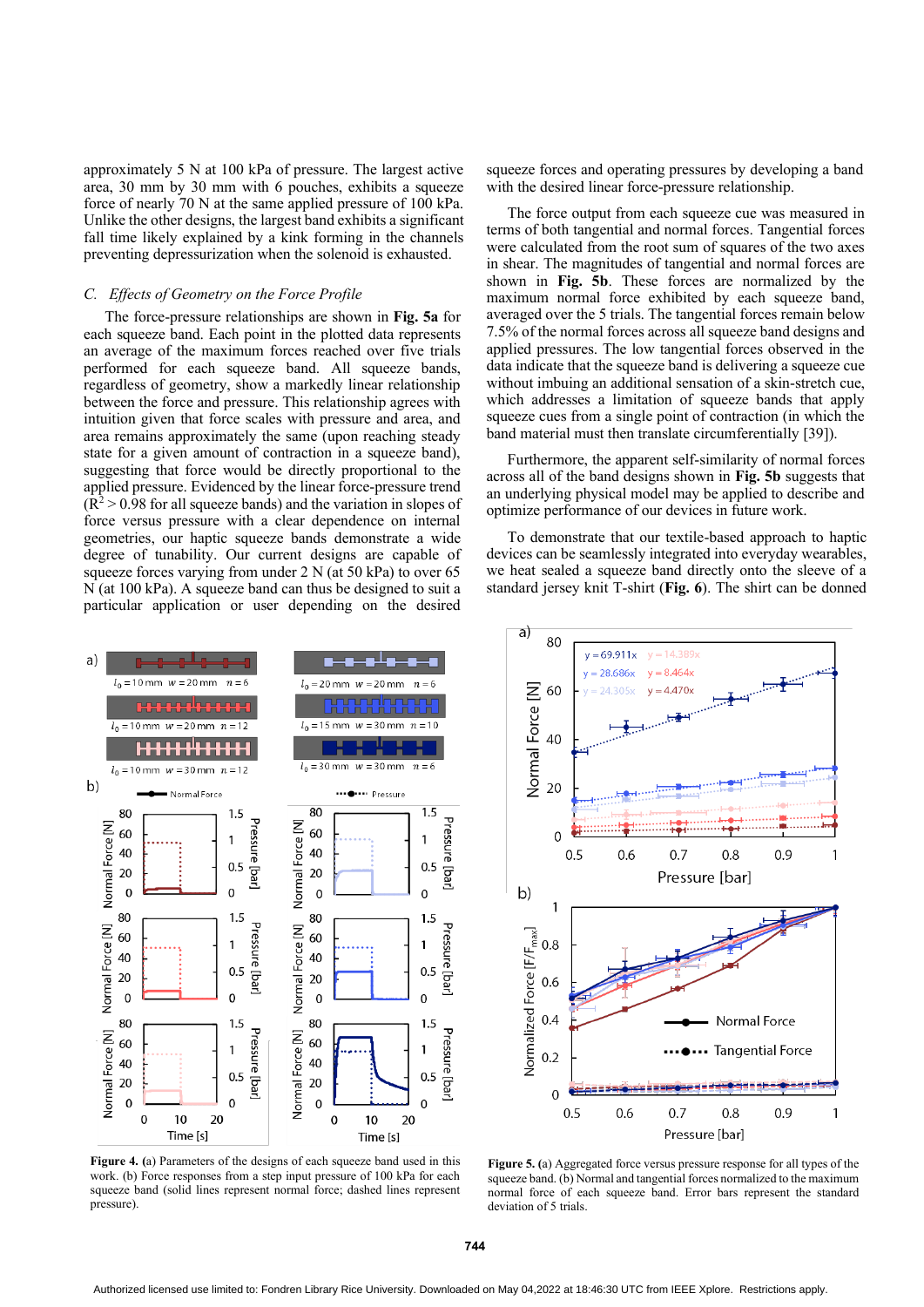and doffed just as one would with a normal shirt. The squeeze band can then be fitted snugly around the arm with hook and loop fastener mounted on an unbonded flap of fabric that extends from the sleeve. This integration showcases one implementation of a variety of designs in which our textilebased haptic squeeze band can be deployed.

#### IV. CONCLUSION

Our entirely textile-based squeeze band not only offers sufficient forces by leveraging pouch motors that induce Laplace pressure to enact a salient squeeze cue but also exhibits an improvement over existing soft haptic devices by employing a ubiquitous class of materials commonly used in clothing. This work paves the way for well-integrated wearable haptics to become a part of our everyday lives.

The force resulting from a step input of pressure exhibits a step-response output. The forces generated by our haptic squeeze bands are also predominately normal to the wrist (i.e., radial) and thus facilitate a clear squeeze cue. Moreover, as seen from the set of six designs characterized, there exists a wide range of force profiles that are tunable based on both predefined internal geometric designs and real-time adjustment of pressure.

Prior work suggests that a range of 0–10 N is sufficient for squeeze cues [34]. Our squeeze band provides a maximum of 67 N with one version of the squeeze band in the pressures we tested, but the linear force-pressure response of these devices and their broad tunability in terms of range of operating forces suggest that careful design of the internal geometry could generate a haptic squeeze band that varies linearly from 0–10 N for a desired range of input pressures.

The new methodology of design presented here will lead to soft, wearable textile-based haptic devices that are highly tunable and easily integrated into everyday clothing. Interfacing textile-based haptics with soft controllers will be important for harnessing the full set of benefits from such compliant and comfortable devices. While our device currently relies on a simple on-off control scheme, more complex actuation is possible through the addition of control systems and fluidic valves. Many of these components, however, are electromechanical and rigid [40]. Our squeeze band could exhibit a more diverse set of actuation patterns through the employment or integration of a fluidic demultiplexer [41], pneumatic random-access memory storage [42], and a host of soft fluidic logic approaches [43]– [45]. There exists an abundance of future directions for integrated control of a fully soft squeeze band; future work could explore the intersection of textile-based haptics with soft controllers.

#### **REFERENCES**

- [1] M. K. O'Malley and A. Gupta, "Haptic Interfaces," in *HCI Beyond the GUI*, Elsevier, 2008, pp. 25–73. doi: 10.1016/B978-0-12-374017- 5.00002-X.
- [2] J. L. Sullivan *et al.*, "Multi-Sensory Stimuli Improve Distinguishability of Cutaneous Haptic Cues," *IEEE Transactions on Haptics*, vol. 13, no. 2, pp. 286–297, Apr. 2020, doi: 10.1109/TOH.2019.2922901.
- [3] E. Pezent *et al.*, "Explorations of Wrist Haptic Feedback for AR/VR Interactions with Tasbi," in *Extended Abstracts of the 2020 CHI*



**Figure 6**. Seamless integration of a textile-based haptic device into a garment. (a) Shirt with a squeeze-enabled haptic device permanently heat sealed onto the sleeve. (b) Hook and loop fastening method to tighten the sleeve around the arm for a salient cue. (c) Unpressurized squeeze band on arm. (d) Squeeze cue delivered through application of pressurized air.

*Conference on Human Factors in Computing Systems*, New York, NY, USA, Apr. 2020, pp. 1–4. doi: 10.1145/3334480.3383151.

- [4] F. Chinello, C. Pacchierotti, J. Bimbo, N. G. Tsagarakis, and D. Prattichizzo, "Design and Evaluation of a Wearable Skin Stretch Device for Haptic Guidance," *IEEE Robotics and Automation Letters*, vol. 3, no. 1, pp. 524–531, Jan. 2018, doi: 10.1109/LRA.2017.2766244.
- [5] J. D. Brown, J. N. Fernandez, S. P. Cohen, and K. J. Kuchenbecker, "A Wrist-Squeezing Force-Feedback System for Robotic Surgery Training," in *2017 IEEE World Haptics Conference (WHC)*, Jun. 2017, pp. 107–112. doi: 10.1109/WHC.2017.7989885.
- [6] E. Treadway, B. Gillespie, D. Bolger, A. Blank, M. K. O'Malley, and A. Davis, "The Role of Auxiliary and Referred Haptic Feedback in Myoelectric Control," in *2015 IEEE World Haptics Conference (WHC)*, Jun. 2015, pp. 13–18. doi: 10.1109/WHC.2015.7177684.
- [7] P. B. Shull and D. D. Damian, "Haptic Wearables as Sensory Replacement, Sensory Augmentation and Trainer – A Review," *J NeuroEngineering Rehabil*, vol. 12, no. 1, p. 59, Jul. 2015, doi: 10.1186/s12984-015-0055-z.
- [8] C. Pacchierotti, S. Sinclair, M. Solazzi, A. Frisoli, V. Hayward, and D. Prattichizzo, "Wearable Haptic Systems for the Fingertip and the Hand: Taxonomy, Review, and Perspectives," *IEEE Transactions on Haptics*, vol. 10, no. 4, pp. 580–600, Oct. 2017, doi: 10.1109/TOH.2017.2689006.